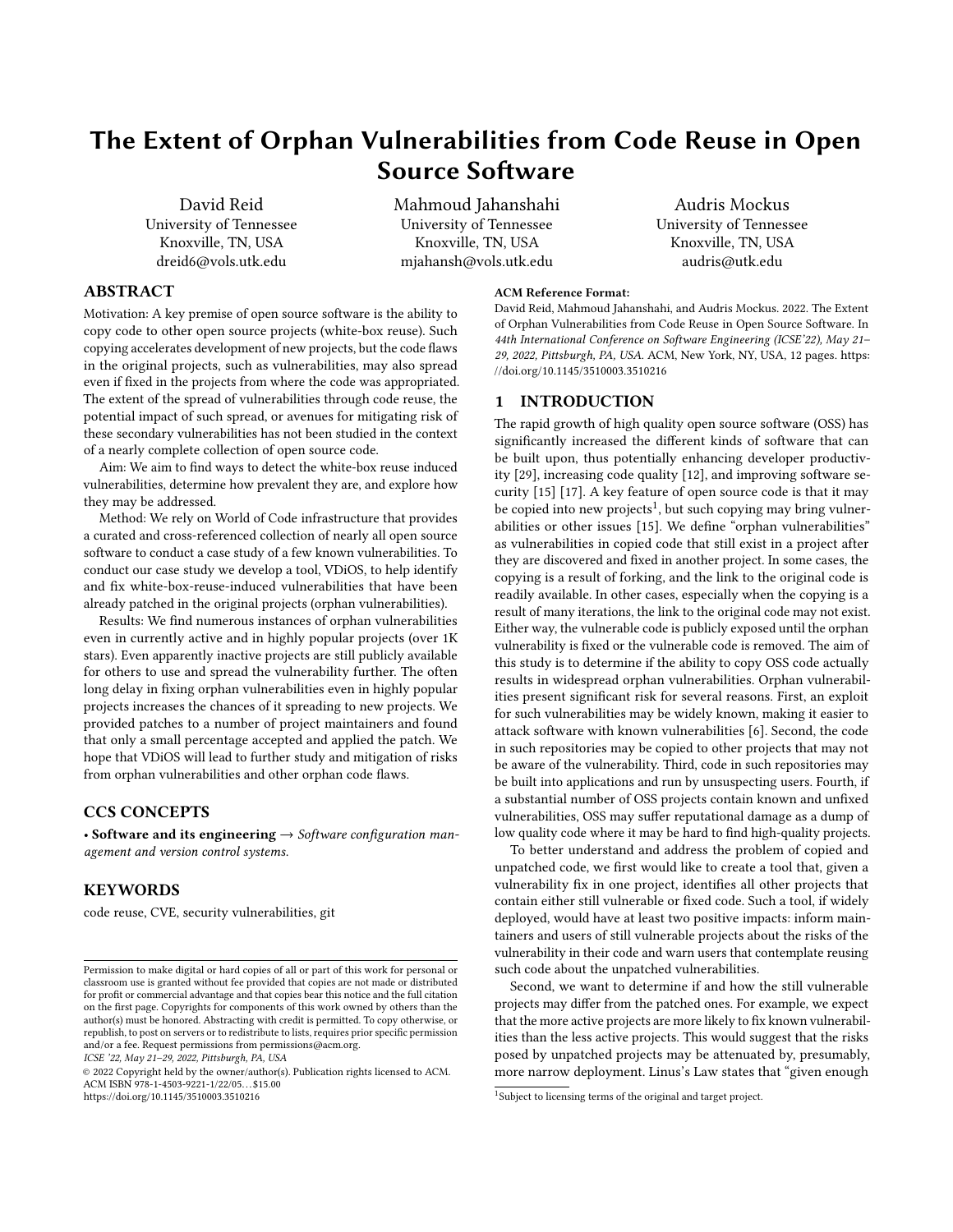eyeballs, all bugs are shallow" [\[33\]](#page-10-5). This would suggest that projects with more developers are less likely to contain vulnerabilities. But little empirical evidence exists to support this [\[11\]](#page-10-6). We want to see if our results support Linus's Law.

Third, we would like to understand how quickly patches to known vulnerabilities propagate to unpatched projects. We expect that older vulnerabilities are more likely to be fixed in a project than the more recent ones as it takes time and effort for project maintainers to patch their project. Presence of such a trend would suggest that convenient tools supporting such patching may speed up the deployment of patches.

Fourth, we want to determine if the tool we introduced detects vulnerabilities of a different kind than one of the most widely known tools, dependabot [\[9\]](#page-10-7), to determine if the approach used in our tool is practically relevant or if developers may safely rely on dependabot.

Fifth, we would like to identify how many of the projects that contain orphan vulnerabilities are not just forked from the original project where the vulnerability was fixed. Since many forks are done simply to contribute a patch, not to start a new development, it would not be surprising if such forks are not updated and do not patch their code. For any developer, it would be easy to look up the origin of the fork to get the most authoritative code. However, it may be harder to do with cloned projects. If, on the other hand, many of the projects are not forks, it would be much more difficult for potential users to identify such authoritative versions.

Sixth, we would like to understand to what extent the still vulnerable projects are willing to accept patches of the vulnerability offered to them. For example, while dependabot creates warnings and provides patches, not all projects are willing to accept them as the patches may break functionality.

To produce the tool, VDiOS, we build on top of World of Code (WoC) [\[25\]](#page-10-8) infrastructure that attempts to approximate the source code in public git version control systems and provides crossreferences among versions of the code, projects, and changes to the code.

To answer our research questions, we employ a mixed methods approach where we analyze large volumes of data to select candidates for a case study. Such an approach is suitable for our investigation because on one hand we have a very large and complex datasource representing almost all open source code, and we need computational approaches to select meaningful examples for our case study. The case study approach is needed because we have limited understanding of the problems, and a case study approach provides "an in-depth, multi-faceted exploration of complex issues in their real-life settings" [\[36\]](#page-10-9). We carefully pick the subjects (vulnerabilities) to shed light on all of the above research questions.

It is important to note that here we are exclusively focused on the so-called white box reuse where the source code is copied instead of employed as library/system call. Furthermore, we only consider matching any exact version of the vulnerable code, though the approach can be straightforwardly extended to cases where the copied code has been modified and does not match exactly any of the known fixed or vulnerable versions.

We succeeded in building VDiOS, a tool that identifies projects with orphan vulnerabilities, and applied it in four cases investigating four vulnerabilities in PNG library, OpenSSL, and xz compression (written in Go language). None of the vulnerabilities were reported by dependabot in thousands of vulnerable projects that are not forks of the original projects. Only a fairly small fraction of projects accepted the pull request fixing the known vulnerability. On the positive side, we found older vulnerabilities to be more likely to be fixed, and the still-vulnerable projects tended to be less active than the patched ones.

In summary, our work makes the following contributions:

- We provide a working approach to find file-level exact code reuse in any language across all open source repositories.
- We provide a tool to implement our approach.
- We conduct a case study with four cases to answer our research questions regarding vulnerabilities that are spread via file-level code reuse.

Our primary objective is to reduce security vulnerabilities in software by identifying cases where a known vulnerability has been fixed, but copies of versions that are still vulnerable are still in use in other projects. This is a well-known security risk in the software supply chain. The Open Web Application Security Project (OWASP) lists "Using Components with Known Vulnerabilities" in its Top 10 Web Application Security Risks (OWASP Top 10) [\[32\]](#page-10-10). The software supply chain is a significant source of data breaches [\[23\]](#page-10-11), with one estimate suggesting 80% of such breaches come from supply chain vulnerabilities [\[28\]](#page-10-12). Finding file-level duplication and locating where a file originated helps identify vulnerable or buggy code.

In the rest of the paper we start from the general background on the data used in the study in Section [2,](#page-1-0) discuss our research methodology in Section [3,](#page-2-0) present our VDiOS tool in Section [4,](#page-3-0) and the results from our case study in Section [5.](#page-4-0) We then discuss these results in Section [6.](#page-8-0) Finally we present limitations in Section [7,](#page-8-1) related work in Section [8,](#page-9-0) and conclude in Section [9.](#page-9-1)

### <span id="page-1-0"></span>2 BACKGROUND

#### 2.1 Software Reuse

Software reuse is the practice of using existing software components when building new software systems [\[22\]](#page-10-13). There are two types of software reuse, often referred to as black-box and white-box reuse. Black-box reuse refers to external code that is used by a project but generally not committed into the project's repository. This may include, for example, linkable libraries. Black-box reuse is code that is not modified by the developer. White-box reuse refers to the case where source code is reused by copying the original code and committing the duplicate code into a new repository. White-box reuse code may be modified by the developer. White-box reuse results in multiple copies of the source code across multiple repositories. These copies may be changed, and therefore, there may be multiple different versions of the code. This paper specifically looks at white-box reuse. We look at code reuse on the individual file level, not at the function or method level.

White-box reuse presents several challenges. Vulnerabilities and other bugs may be found and fixed in a copy of the code that exists in one project, but the fixes may not get propagated to all projects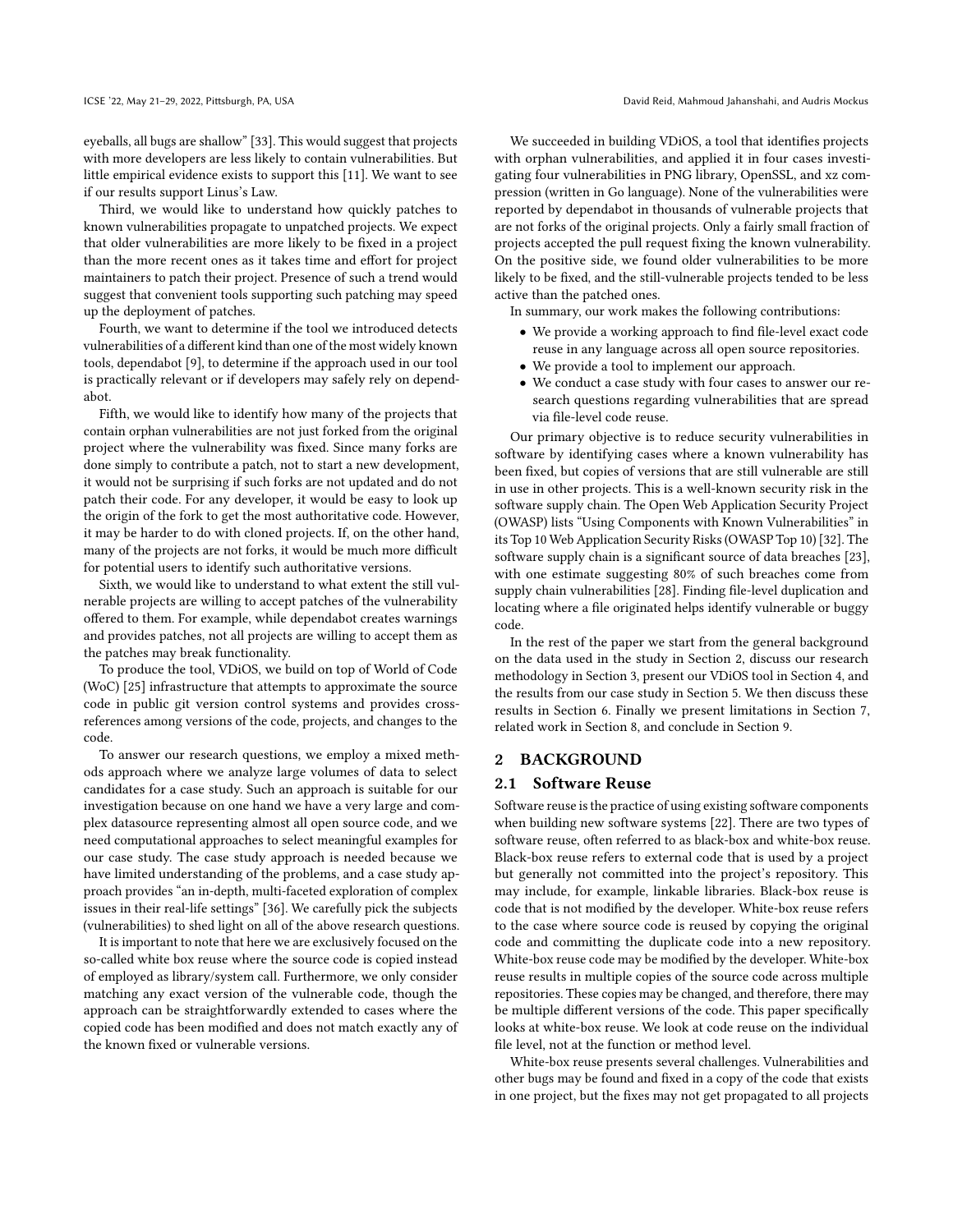that use the file. Similarly, useful enhancements may have been added to different versions of the code. The result is that fixes to known vulnerabilities as well as other bug fixes and enhancements may exist in one project but not in other projects. Also, license terms may not be properly propagated from the original code, causing license violations for developers who do not know the origins of the code. For quality and security reasons, it is important to understand where the reused code came from, who has worked on it, and if better versions of it exist in other repositories. Knowing where else the code exists can help identify if there are known vulnerabilities in the code by seeing known vulnerabilities in other projects where the same code exists.

## <span id="page-2-4"></span>2.2 World of Code

Due to the vast quantity of open source software available from many different public source code repository hosting platforms, it has traditionally been too computationally intensive to find origins of a duplicated piece of code and all revisions of that code across all open source projects. Therefore, previous research on code reuse has typically looked at a relatively small subset of open source software. However, a new innovation, World of Code (WoC) [\[25\]](#page-10-8), opens up new research possibilities in this area. WoC provides an infrastructure that makes it possible to efficiently find all versions of reused source code files across all of the major source code repository hosting platforms. We build on the WoC infrastructure to find file-level code duplication in any language from a WoC's expansive collection of open source software. Additional tools that build on WoC, such as Developer Reputation Estimator (DRE) [\[2\]](#page-10-14), can be used to help identify the best of several versions of a file.

The tool described in this paper, VDiOS, uses the World of Code infrastructure to find duplicate code across many public source code hosting platforms. WoC is a nearly exhaustive and continually updated collection of open source software along with tools to efficiently extract and analyze the extremely large set of code. Without the infrastructure provided by WoC, it would not be possible to find such a complete collection of code copied (and possibly modified) across such a large collection of code in many repositories across many hosting platforms.

Since most open source software today is stored in git repositories, WoC uses similar constructs to store the data. For example, blobs, trees, and commits in WoC are identical to the same objects in git and are referenced with a sha1 hash just like git.

Black-box reuse can be detected with static analysis techniques that look for dependencies. These dependencies can be checked against public sources like libraries.io. But white-box reuse, which is the subject of this paper, requires access to the source code for all projects from which code may be reused. WoC provides not only the near complete collection of open source software, but also organizes its databases for efficient searching.

WoC provides a number of mappings that allow us to efficiently extract the information that we need. WoC maintains a database of several objects including blobs, files, commits, projects, and authors, allowing for efficient mappings. For example, given the contents of a file, we compute the SHA-1 hash (using the same mechanism that git uses) that identifies the blob. We then use WoC's blob to commit mapping to get the SHA-1 hash of the commit. The commit

to project and commit to time author mappings give us the project name (from which we can identify the git repo from which it came) and the author and time of commit (which helps us identify where the file originally came from). We also use the blob to old blob mapping to find old versions of the source code of a particular file.

In order to better understand the entirety of open source in our context, we need to get a handle on the set of distinct projects. Easy creation of clones in version control systems result in numerous repositories that are almost entirely based on some parent repository. There have been various attempts to detect communities in this ecosystem to address this issue, some using visual models [\[24\]](#page-10-15) and some community detection algorithms [\[27\]](#page-10-16). We use the latter, utilizing WoC mappings that maps each repository to a central repository in a detected set of repositories which presumably represent the same project. This mapping is called project to deforked project (p2P) in WoC.

#### <span id="page-2-0"></span>3 RESEARCH METHODOLOGY

We conducted an exploratory case study to better understand issues surrounding the spread of software security vulnerabilities caused by copying open source software. We chose to use an exploratory case study because we are in the early stages of understanding the problem and possible solutions. We hope to generate ideas to mitigate these types of security vulnerabilities and spur additional academic research. The case study approach allowed us to look at a small number of widely-reused projects in-depth and within their real-life context. This in depth examination allowed us to increase our understanding and gain insights that would otherwise be difficult to obtain.

Consistent with best practices conducting case studies, we investigated a small number of cases in depth and in their context using multiple data sources and emphasizing qualitative data and analysis while also collecting significant quantitative data. The subject of each case is a known vulnerability (as described by the Common Vulnerabilities and Exposures (CVE) database [\[41\]](#page-10-17) hosted at MITRE) and the open source project containing the vulnerable code as described by the CVE entry.

We examined in detail four specific cases of known software security vulnerabilities that have been fixed in their original project repository. We used multiple cases to increase the confidence of the results and increase generalization of the results. We avoid making broad generalization claims based on just four cases, although we believe that our results provide insights that are applicable to a broader range than just our four specific cases. We carefully selected these four cases by searching for vulnerabilities in popular open source projects that have been widely copied. We used VDiOS to screen out cases of known vulnerabilities in code that is not widely copied. We specifically selected common cases, not unique or edge cases. We selected a vulnerability in libpng<sup>[2](#page-2-1)</sup> that was in the code for a long time, allowing for many copies over that time. We selected a new and an old vulnerability in Open $\text{SSL}^3$  $\text{SSL}^3$  to highlight differences in the age of the vulnerability. OpenSSL was chosen in part be-cause it is critical to Internet security. We selected the xz package<sup>[4](#page-2-3)</sup>

<span id="page-2-1"></span> $^2$ http://www.libpng.org/  $\,$ 

<span id="page-2-2"></span><sup>3</sup>https://www.openssl.org/

<span id="page-2-3"></span><sup>4</sup>https://github.com/ulikunitz/xz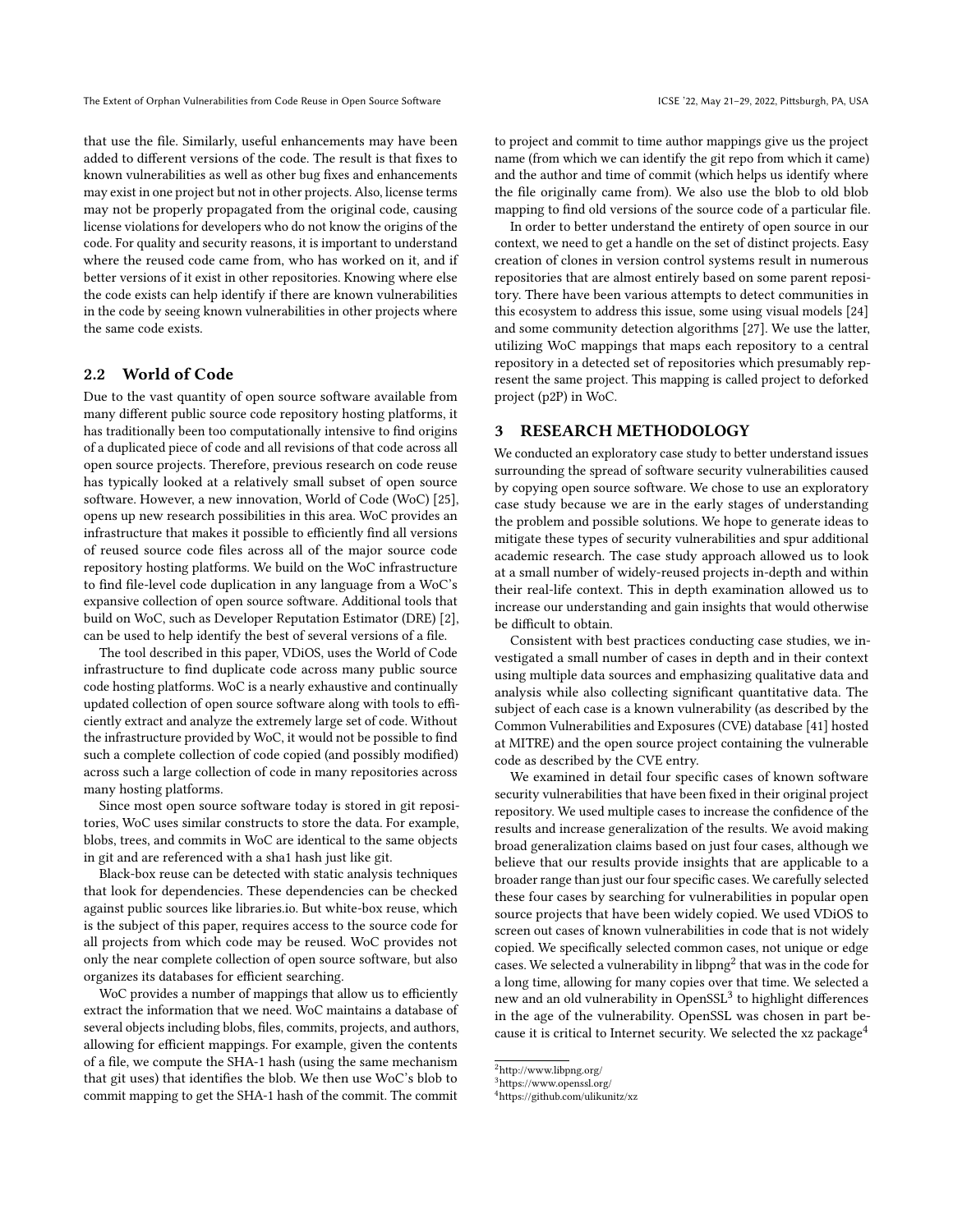written in the Go language to contrast with the other projects that were all C language projects. We selected cases that we believe are representative of the broader group of known vulnerabilities in open source software. Our cases represent both literal replication (because they are representative of the broader group of known vulnerabilities) and theoretical replication (because we compare an old vs new vulnerability in the same project and projects in different programming languages).

We examined these four cases in context by looking at specific open source projects that reuse vulnerable code and that are hosted on public hosting platforms including GitHub, Bitbucket, Source-Forge, and others. By looking at the cases in context, we see a realistic picture of vulnerable code reuse in the real world rather than contrived results we might get in a traditional lab-based study.

Multiple data collection techniques provided corroborating evidence. We used artifacts, observations, and direct contact with project maintainers (through pull requests and issues), allowing us to gather more insights than using just one method. Looking at artifacts (the code actually committed in real world repositories) provides a concrete view of actual practice without any biases. Our observations allow for some qualitative analysis. Contacting project maintainers provides more insight into their willingness to address issues once they are aware of the vulnerabilities.

Case studies tend to focus more on qualitative data than quantitative data. Our study contains both. VDiOS produces significant quantitative data, which we report in detail. We also attempt to describe behavior based on our observations and interactions with project maintainers. Our results are also being used to craft survey questions for future research to collect more qualitative data to explain the behavior of project maintainers.

Our primary data source is World of Code. We also collect some data directly from the source code hosting platforms like GitHub, Bitbucket, SourceForge, and others. Data collection is accomplished using the VDiOS tool that we developed specifically for this research project. VDiOS is described in detail in section [4.](#page-3-0)

We started by selecting a sample of known vulnerabilities, identifying all affected (and fixed) versions of the source code files in the primary repositories and using WoC to identify all other OSS projects that have versions of the code that either precede (in version history) the affected version or is modified past it without applying the patch. We codified this algorithm as a tool that can be used for any vulnerability or any other type of defect. We then obtained and analyzed the numbers, activity states, and properties of the affected, patched, and potentially patched projects. Furthermore, we manually investigated many instances of cases where the code is still vulnerable to identify if the project is still active, if the defect has been fixed, and if not, whether the maintainers are willing to accept the patch.

#### <span id="page-3-0"></span>4 THE VDiOS TOOL

In this section we describe VDiOS (Vulnerability Detection in Open Source), our tool for finding file level code reuse across all open source repositories and tracing the version of a single file across all repositories and version history. We build on the WoC infrastructure to find duplicate files at a scale that has traditionally been computational infeasible.

VDiOS takes the contents of a file and finds all duplicate versions of that file or any revision of that file across all of the open source software available in WoC. These vulnerable files are then traced back to the open source project in which they are contained. These projects may be hosted on many different source code hosting platforms such as GitHub, Bitbucket, SourceForge, etc. VDiOS displays a URL link to the project and the affected file or files within the given project.

Our approach looks for file-level reuse, that is, exact copies of entire files. We include all files in the version control history when looking for duplicate files. This allows us to find files that were duplicated and then modified.

When looking for Security Vulnerabilities, VDiOS has the ability to separate revisions of files into two lists: revisions that contain the vulnerability and revisions that do not contain the vulnerability. This allows VDiOS to identify projects that are still vulnerable, projects that used to be vulnerable but have now been fixed, and projects that used to be vulnerable and have changed but we do not know if the change fixed the vulnerability.

<span id="page-3-1"></span>

Figure 1: VDiOS Architecture Diagram

#### 4.1 Architecture

VDiOS is implemented as a layer on top of the World of Code (WoC) shell APIs [\[26\]](#page-10-18) as shown in figure [1.](#page-3-1) The WoC shell APIs provide a convenient way to access the WoC data. Specifically, VDiOS needs access to WoC's data maps as well as information about the objects. WoC stores data maps in a way that allows VDiOS to efficiently look up information. The specific information we need pertains to blobs, commits, projects, files, authors, and times.

There are two primary WoC shell APIs used by VDiOS: getValues and showCnt. showCnt is used to show the content of the basic git objects blob, tree and commit. getValues is used to access the WoC data maps to get the following information:

- blob to commit (b2c) finds all commits of the specified blob.
- commit to project (c2p) finds all projects containing the specified commit.
- commit to Project (c2P) is like c2p except it finds deforked [\[27\]](#page-10-16) projects.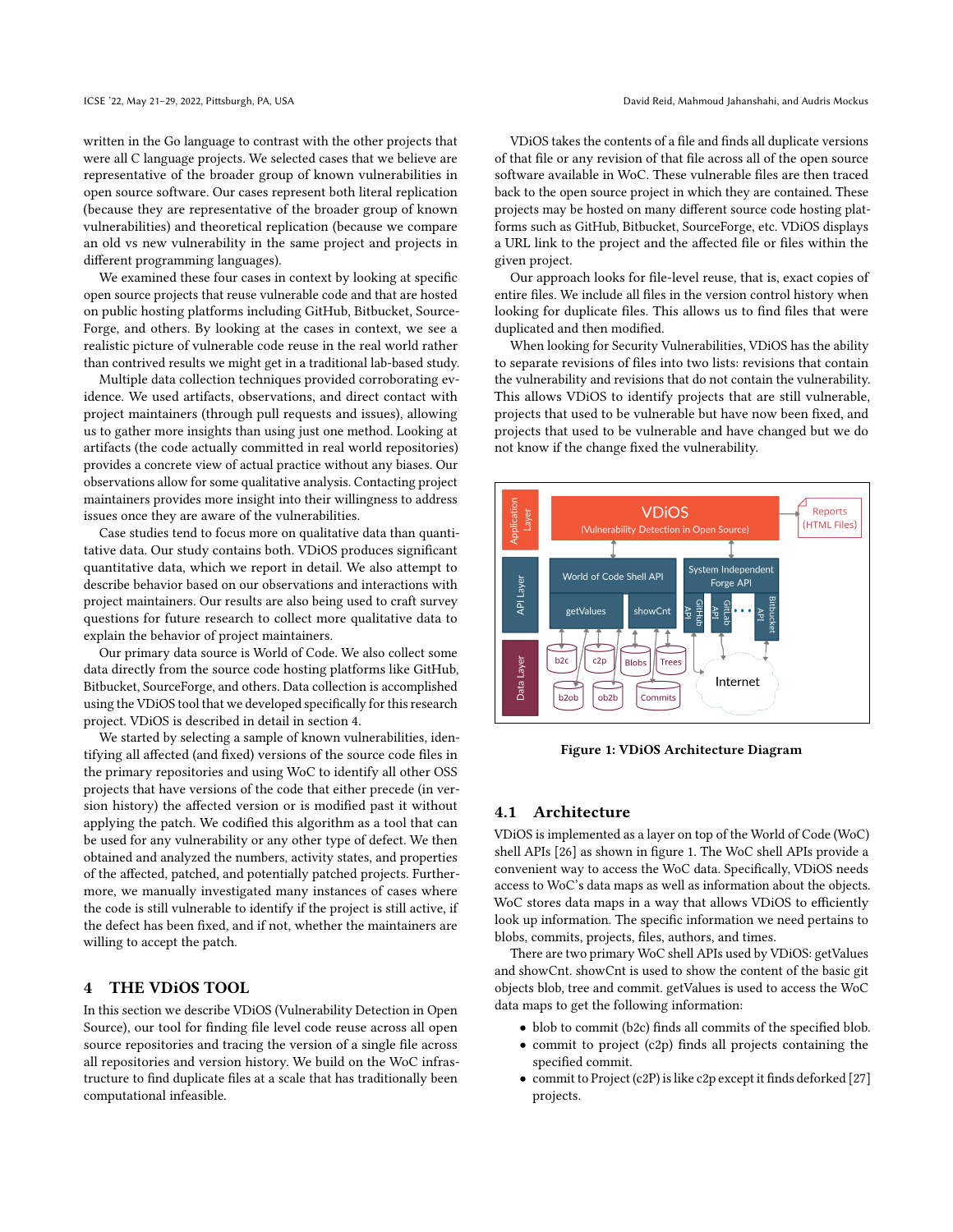- commit to parent commit (c2pc) and commit to child commit (c2cc) finds the parent and child commit respectively from a given commit.
- commit to time author (c2ta) finds the time of the commit and the author of the commit.
- blob to old blob (b2ob) finds the predecessor of the given blob. old blob to blob (ob2b) is the inverse of b2ob.

VDiOS also retrieves a small amount of data directly from the source code hosting platform (GitHub, Bitbucket, GitLab, etc). A system independent interface allows VDiOS to use a single call to get data, hiding the platform specific details. A system dependent layer, which calls the appropriate API (for example, the GitHub API), provides a "glue layer" to connect to the popular hosting platforms to retrieve the data. The system dependent layer can be extended to support additional hosting platforms as needed.

The VDiOS output is a set of reports generated in HTML format for viewing in a web browser.

## <span id="page-4-1"></span>4.2 Algorithm

VDiOS is divided into four phases, each of which is described in this section.

The first phase identifies all of the blobs that contain the vulnerability and all the blobs that contain the fix. Starting with a commit that fixes a vulnerability, VDiOS finds the relevant blob or blobs in that commit. When looking for a security vulnerability, it is likely that not only is the revision before the fix vulnerable, but the predecessors of that revision are also likely to be vulnerable. VDiOS uses WoC's blob to old blob mapping or commit to parent commit mapping recursively to find all predecessor blobs. If we know the commit that introduced the vulnerability, VDiOS looks at only blobs between the breaking commit and the fixing commit. It is highly likely that all of those blobs will contain the vulnerability. VDiOS next finds the descendent blobs using WoC's old blob to blob mapping or commit to child commit mapping. These blobs are highly likely to contain the fix. Manual inspection of these lists can be done at this point to confirm that the blobs in the first list are vulnerable and the blobs in the second list are fixed. At the end of phase one, we have two lists of blobs. The first list contains one or more blobs that contain the vulnerability. The second list contains zero or more blobs that are fixed.

The second phase searches for all projects in WoC that contain a duplicate of any of the vulnerable blobs identified in phase one by using WoC's blob to commit mapping and commit to project mapping. Note that VDiOS looks for duplicates in any revision within a project. That is, it will find all projects that have ever contained the vulnerable blob even if it has been fixed or removed in the most current version. At the end of phase two, we have a list of all projects that have ever contained one of the potentially vulnerable versions of the file.

The third phase checks if the blob(s) in question are in the most current revision of the project. In this phase, VDiOS looks through the projects found in the second phase. Those are projects that have at some point in time contained a known vulnerable blob. We now want to find out if the project still contains a vulnerable blob. Using the hosting platform's API, we find the most current revision of the file. Now we look to see if that revision matches any

of the vulnerable blobs. If so, we know the project still contains the vulnerable code. Next, we look to see if that revision matches any of the known good blobs. If so, we know that the vulnerable file has been fixed. If we do not find a potentially vulnerable or known good file, then we know that the project has contained a vulnerable file, that file has been changed, but we do not know if the change fixed the vulnerability.

The final phase generates the reports in HTML format for viewing in a browser. The first page of the report shows the commit that fixed the vulnerability (if applicable). Next, it has a link to a list of blobs and filenames where the vulnerability was fixed, a link to a list of ancestors of those blobs (which presumably contain the vulnerability), and a link to the descendants of those blobs (which presumably all contain the fix). Finally, it has links to lists of vulnerable projects, not vulnerable projects, and projects where the vulnerable file has been changed but we do not know if it is fixed or if it is still vulnerable. For each of the three categories (vulnerable, not vulnerable, and unknown), a report provides more detailed information.

## <span id="page-4-0"></span>5 RESULTS

In this section, we present the results of our case study involving four cases that demonstrate some of the security problems caused by orphan vulnerabilities. The four cases are four known security vulnerabilities that have now been fixed in popular open source projects. Our case study looks at projects that copied vulnerable files before the files were fixed in the original project from where they were copied. We look at two vulnerabilities within the widely used cryptography library OpenSSL. The first vulnerability is very recent and the second, heartbleed, is relatively old. We look at one recent vulnerability in a Go language package supporting xz compression. We look at one vulnerability that was fixed more than three years ago in the mature and proven open source PNG [\[5\]](#page-10-19) graphics library libpng, which is very widely copied. Our case study looks at code written in different languages to show that our approach is language agnostic. It works the same regardless of the language.

We find tens of thousands of open source projects that contain files with known vulnerabilities even though the vulnerabilities have been fixed in the original project from where the vulnerable file was copied. Many of the vulnerable projects appear to be inactive, but some are clearly still active. In some cases the fix is recent and project maintainers have not had much time to apply patches. In other cases the fix is several years old, and yet many projects still contain the vulnerable code. Patches we provided were only accepted by a small percentage of project maintainers.

#### 5.1 Case 1: CVE-2021-3449 in OpenSSL

OpenSSL is a very widely used open source cryptography library implementing Secure Socket Layer (SSL) and Transport Layer Security (TLS) [\[34\]](#page-10-20). Projects that incorporate OpenSSL play a vital role in Internet security. This was made clearly evident with the discovery in 2014 of the security vulnerability in OpenSSL known as heartbleed [\[7\]](#page-10-21). OpenSSL is the leading cryptography library used for email and website encryption and for software security in many other open source software packages. In this case study,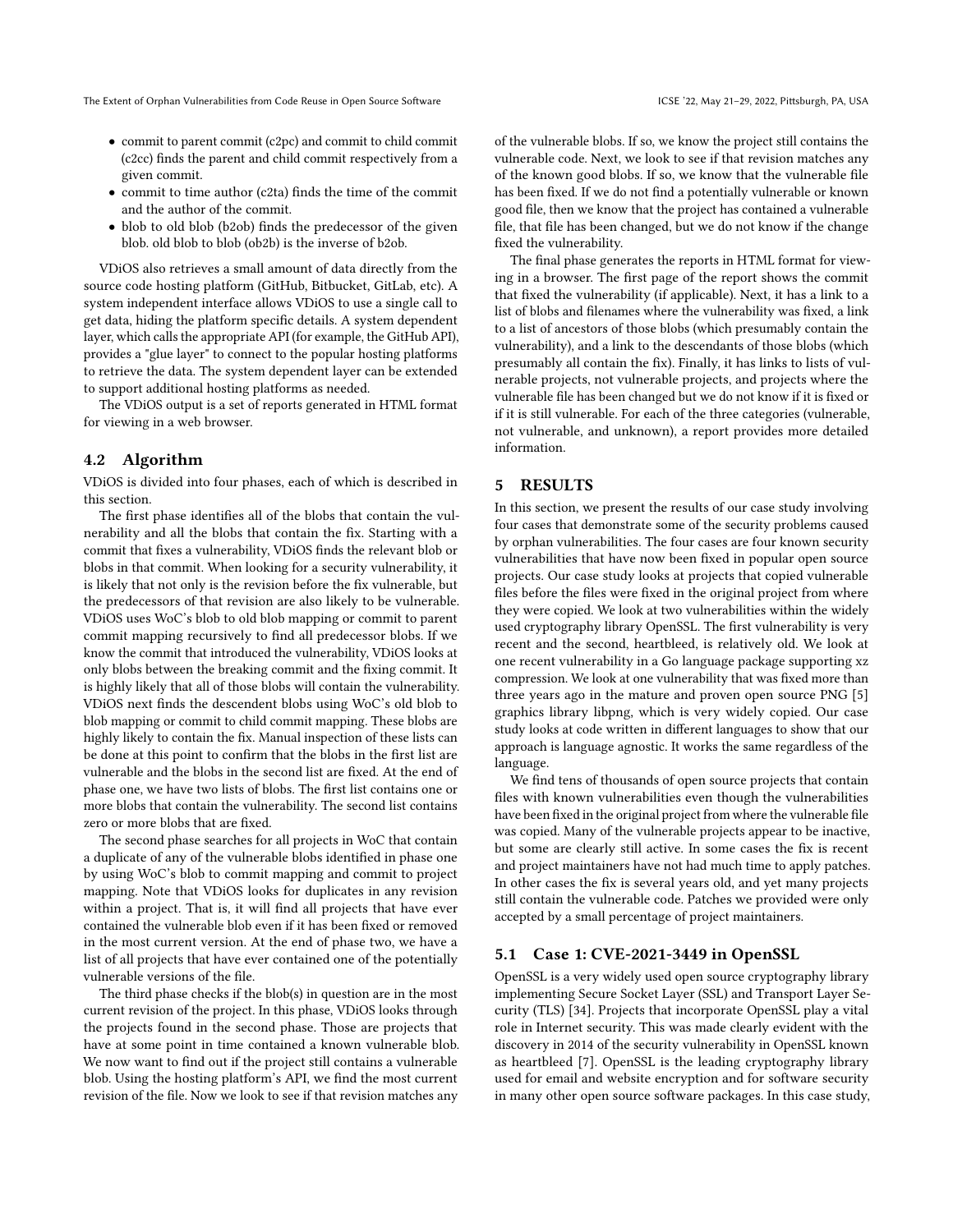we look at two vulnerabilities in OpenSSL. First, we look at the most recent (as of this writing) known vulnerability in OpenSSL. This vulnerability, described in CVE-2021-3449 [\[43\]](#page-10-22), allows a maliciously crafted renegotiation ClientHello message to crash a TLS server. OpenSSL considers this a high severity vulnerability [\[31\]](#page-10-23). It was fixed in March 2021. Since it was only recently discovered and fixed, we might expect to find a number of projects that still contain the vulnerable code. The second OpenSSL vulnerability we look at, heartbleed, is discussed in the next section, [5.2.](#page-5-0)

The first OpenSSL vulnerability we look at, CVE-2021-3449, was introduced in the file ssl/statem/extensions.c in commit c589c34e61 in January 2018 and fixed in commit 02b1636fe3 in March 2021. According to the OpenSSL vulnerabilities list<sup>[5](#page-5-1)</sup> "All OpenSSL 1.1.1 versions are affected by this issue. Users of these versions should upgrade to OpenSSL 1.1.1k." Since the vulnerability only existed in a few versions of OpenSSL, we expect to find a relatively small number of projects that use one of the vulnerable versions.

Following the algorithm described in section [4.2,](#page-4-1) VDiOS finds 56 revisions of extensions.c that contain the vulnerability. That is, there are 56 revisions between the commit that introduced the vulnerability and the commit that fixed the vulnerability. VDiOS finds three revisions of the file that contain the fix and are thus known to be not vulnerable to this specific issue. Additionally, VDiOS finds the following:

- 1,614 projects contain one of the known vulnerable revisions of ssl/statem/extensions.c in the most current revision of the project.
- 11 projects contain one of the known fixed revisions of ssl/statem/extensions.c in the most current revision, meaning it used to be vulnerable but now it is fixed.
- 1,079 projects contain a revision of ssl/statem/extensions.c that is not in either the list of vulnerable blobs or the list of fixed blobs, meaning that the project contained a potentially vulnerable blob in the past, the blob has been modified in the most current version, but we do not know if the modification fixed the vulnerability.
- 253 projects used to contain a vulnerable version of the file but the file has since been removed.

For further investigation of these projects, we used WoC p2P mappings [\[27\]](#page-10-16) to see how many of these projects are forked. Deforking 1614 vulnerable projects resulted into 132 projects. To see if they are active projects or not, we looked to see if they have any commit in the past 6 and 18 months. We found that 23 of them have at least one commit in the past 6 months, and 64 have at least one commit in the past 18 months. To have an idea about their impact in the OSS community, we looked at the number of stars [\[4\]](#page-10-24) each of these projects have. We observed that four of these projects have more than 10,000 stars and 10 have more than a thousand stars, implying their wide impact in the OSS community.

#### <span id="page-5-0"></span>5.2 Case 2: CVE-2014-0160 in OpenSSL

We next look at the OpenSSL heartbleed vulnerability. Heartbleed, described in CVE-2014-0160 [\[39\]](#page-10-25), is a very serious vulnerability [\[45\]](#page-10-26) that was fixed in 2014. Due to a bounds check error in the TLS heartbeat extension, the bug allows disclosure of information that should

be protected. Since this was a high profile serious vulnerability that was fixed seven years ago, we expect not to find many, if any, active projects still using code vulnerable to heartbleed. We use VDiOS to test this hypothesis and then investigate the projects we find that still contain the heartbleed vulnerability.

Heartbleed was introduced by commit 4817504d06 on December 31, 2011, in the files ssl/t1\_lib.c and ssl/dl\_both.c. The first release of OpenSSL with this vulnerability was release 1.0.1 on March 14, 2012. The vulnerability was fixed two years later by commit 731f431497f made on April 7, 2014, and released in release 1.0.1g on April 7, 2014. VDiOS first finds all revisions of the file ssl/t1\_lib.c between the December 2011 commit that introduced the vulnerability and the commit in April 2014 that fixed the vulnerability. It finds 90 vulnerable revisions of ssl/t1\_lib.c. Following the procedure described in section [4.2](#page-4-1) above to find projects containing the vulnerability, we discover the following results:

- 121 projects contain one of the known vulnerable revisions of ssl/t1\_lib.c in the most current revision of the project.
- 3,156 projects contain one of the known fixed revisions of ssl/t1\_lib.c in the most current revision, meaning it used to be vulnerable but now it is fixed.
- 211 projects contain revisions of ssl/t1\_lib.c that is not in either the list of vulnerable blobs or the list of fixed blobs, meaning that the project contained a potentially vulnerable blob in the past, the blob has been modified in the most current version, but we do not know if the modification fixed the vulnerability.

Because of the very serious nature of heartbleed [\[10\]](#page-10-27), we believe it is important to investigate all 121 projects that contain a known vulnerable version of ssl/t1\_lib.c. We find the following information about these 121 projects:

- 110 of the projects are forks that were all forked between when the vulnerability was released in 2012 and when it was fixed in 2014 and that have had no activity on the project since before the vulnerability was fixed in 2014.
- Three of the projects are clones that were all cloned between when the vulnerability was released in 2012 and when it was fixed in 2014 and that have had no activity on the project since before the vulnerability was fixed in 2014.
- The remaining eight projects have had some activity (commits or issues) dated 2017 or later, well after the vulnerability was fixed. These projects are a potential concern, and therefore, we investigated these eight in more depth.

The 113 projects with no activity later than 2014 appear to be inactive projects. Of course any publicly available project containing heartbleed has the potential to be copied and reused, even if the project is not active. We find the remaining eight projects, the ones with activity dated 2017 or later, to be more concerning since they have been active since the vulnerability was fixed, yet they do not contain the fix. We looked into those eight projects in more detail and found the following information:

• One project has several commits this year (2021). This clearly indicates that it is an active project and potentially concerning since it contains the heartbleed code. Upon further investigation, we find that this project contains tools for the

<span id="page-5-1"></span><sup>5</sup>https://www.openssl.org/news/vulnerabilities.html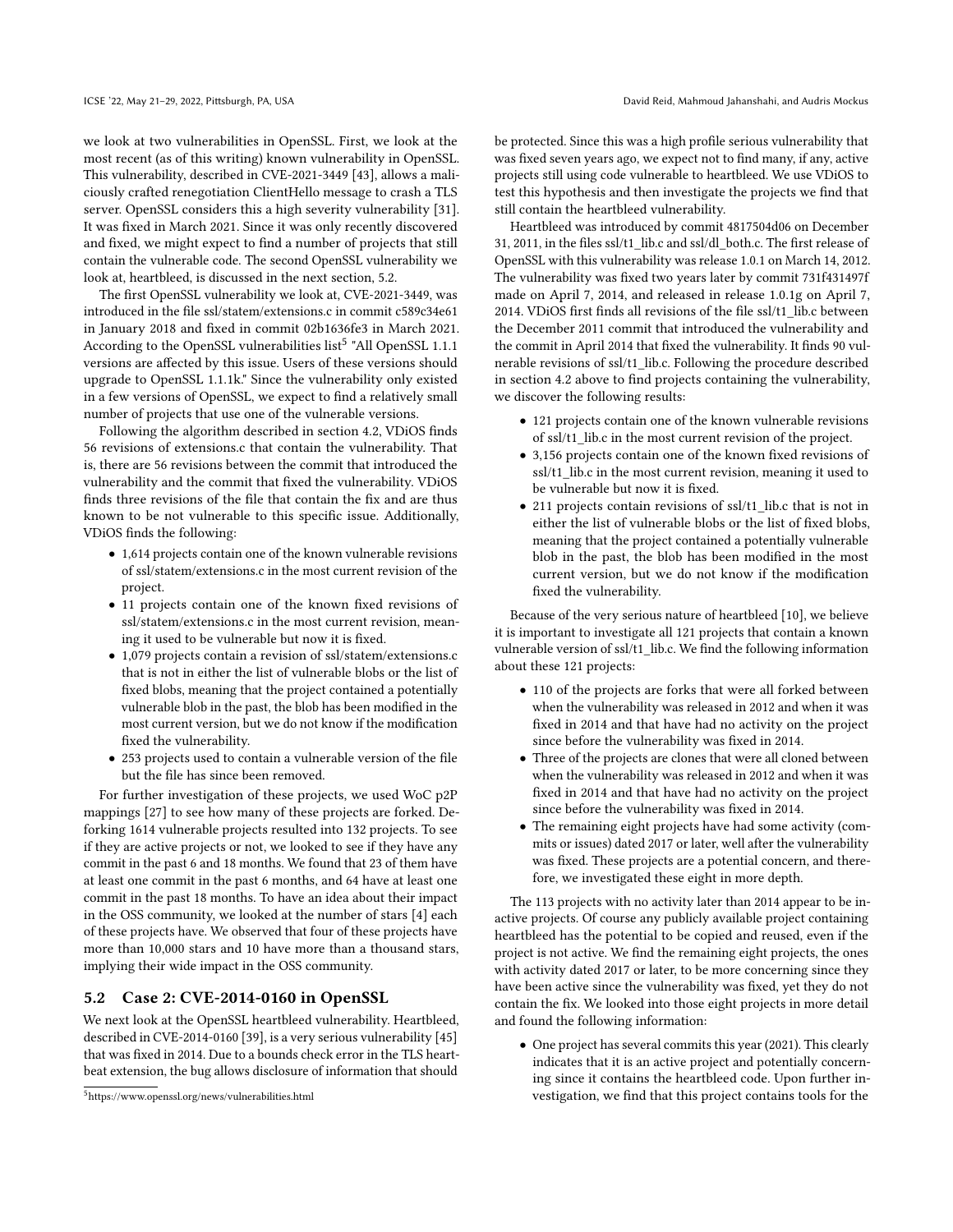purpose of an empirical study of bugs in real world C software. OpenSSL is included as one of the subjects of the study rather than being linked into this project's software. Thus, this project is not vulnerable to heartbleed.

- Two related projects on GitHub have commits in 2018 and 2019, which would seem to indicate that they are still active. One of them added a WhiteSource Bolt $^6$  $^6$  configuration file in 2019. The other is a fork of that project and updated its Configure script $^7$  $^7$  and Travis CI $^8$  $^8$  files in 2018. No other changes have been made to either project since 2013, well before heartbleed was discovered and fixed.
- Two related projects on GitHub have activity more recent than the 2014 fix. One of the projects has two open issues from November 2018 where someone asks questions that indicate they are actively using the project. The questions were never answered, and there are no recent commits, which indicates that the project is not active. But this does show that people could be using projects that have been inactive for many years. Another project is a fork of a fork of this project and has one commit in 2018. The commit is only a change in whitespace in a README. There are no other commits since 2013.
- Two related projects on GitLab have changes in 2018 that only affect whitespace in a README. One is a fork of the other. No substantive changes have been made to either project since the 2014 fix of heartbleed.
- One project, which is not a fork, has a number of commits in 2017, indicating that it has been active much more recently than the heartbleed fix. This GitHub project has zero stars, zero forks, and only 27 commits.

Based on the above information, we conclude that heartbleed is virtually eliminated, although not completely eliminated, from active open source software projects. However, a number of inactive projects that are still vulnerable to heartbleed are still readily available online and thus could still be reused.

## 5.3 Case 3: CVE-2021-29482 in Package xz

Our next case looks at a vulnerability in a popular Go language package. Most of our work to date has studied C language projects. VDiOS is completely independent of the language. We wanted to look at a Go project to demonstrate the language independence of VDiOS and WoC. The project at github.com/ulikunitz/xz is a Go language package supporting xz compression. The project, which is still under development, is subject to the vulnerability described by CVE-2021-29482 [\[42\]](#page-10-28), which is identified as high severity by the National Vulnerability Database. The vulnerability was fixed in the file bits.go by commit 69c6093c7b on August 19, 2020, and released in release v0.5.8.

VDiOS found 11 versions of the file that are potentially vulnerable and two versions that are fixed. Using these two lists, VDiOS found 7,105 projects that are known to contain a vulnerable version of bits.go in the most current revision and 185 projects that are known to contain a fixed version in the most current revision.

Since this is a very new (at the time of our study) vulnerability, it is not surprising that there are only 185 projects containing a fixed version. Only one project was found that contained the vulnerable file in the past but does not currently contain any of the known vulnerable or known fixed versions. We looked into this one case and found that the only difference was that it used the DOS/Windows format with carriage return and line feed (" $\rm\ln$ ") at the end of each line instead of the Unix format with only line feed ("\n"). There were 2,037 projects found that used to contain the vulnerable file but that no longer contain the file at all.

To examine projects further, we used WoC project to deforked project (p2P) mappings [\[27\]](#page-10-16) to find out how many of the projects are not forked. Out of 7,105 vulnerable projects, this resulted in 758 unique projects that are not forked and contain this vulnerability. The numbers for not vulnerable projects are 185 and 82 respectively. To see how many of these deforked projects are actively maintained, we looked for those that have at least one commit in the past 6 and past 18 months (at the time of our study). We found that in vulnerable projects, 271 have at least one commit in the past 6 months, and 472 have a commit in the past 18 months. In the case of not vulnerable projects, these numbers are 68 for 6 months and 82 for 18 months. As we can see, the percentage of active projects in vulnerable projects (36% & 62%) are significantly lower than in not vulnerable projects (83% & 100%), which was intuitively expected. Nevertheless, not having a commit in a certain period of time does not mean that the other projects are not being used, and so it is still important to address the vulnerability issue. This already shows the significance of the vulnerability being widely spread.

To investigate the impact of this vulnerability from a different standpoint, we looked at the number of stars each of these projects has been given as a measure of their popularity in OSS [\[4\]](#page-10-24). The results show that in vulnerable projects, at least 443 projects have more than one star, 273 more than 10, 101 more than one hundred, 31 more than one thousand, and 10 projects have more than 10 thousand stars. In not vulnerable projects, the numbers are 71, 44, 23, 10 and 4 respectively.

|                             | <b>Vulnerable</b> |        | Not vulnerable |         |
|-----------------------------|-------------------|--------|----------------|---------|
| <b>Total</b>                | 7,105             |        | 185            |         |
| <b>Deforked</b>             | 758               |        | 82             |         |
| Last commit $\leq 6$ months | 271               | 35.75% | 68             | 82.93%  |
| Last commit $<$ 18 months   | 472               | 62.27% | 82             | 100.00% |
| $>1$ stars                  | 443               | 58.44% | 71             | 86.59%  |
| $>10$ stars                 | 273               | 36.02% | 44             | 53.66%  |
| $>100$ stars                | 101               | 13.32% | 23             | 28.05%  |
| $>1,000$ stars              | 31                | 4.09%  | 10             | 12.20%  |
| $>10,000$ stars             | 10                | 1.32%  | $\overline{4}$ | 4.88%   |
| >1 authors                  | 531               | 70.05% | 77             | 93.90%  |
| >10 authors                 | 254               | 33.51% | 48             | 58.54%  |
| $>100$ authors              | 55                | 7.26%  | 17             | 20.73%  |
| $>1,000$ authors            | 10                | 1.32%  | 6              | 7.32%   |

<span id="page-6-3"></span>Table 1: Case 3 - number of projects and their percentage from deforked projects

As we can see in Table [1,](#page-6-3) the number of stars in projects that fixed the vulnerability is relatively higher than vulnerable projects, which again is what we would intuitively expect. We have also

<span id="page-6-0"></span> $6$ https://www.whitesourcesoftware.com/free-developer-tools/bolt/

<span id="page-6-1"></span><sup>7</sup>https://www.gnu.org/software/autoconf/autoconf.html

<span id="page-6-2"></span><sup>8</sup>https://travis-ci.com/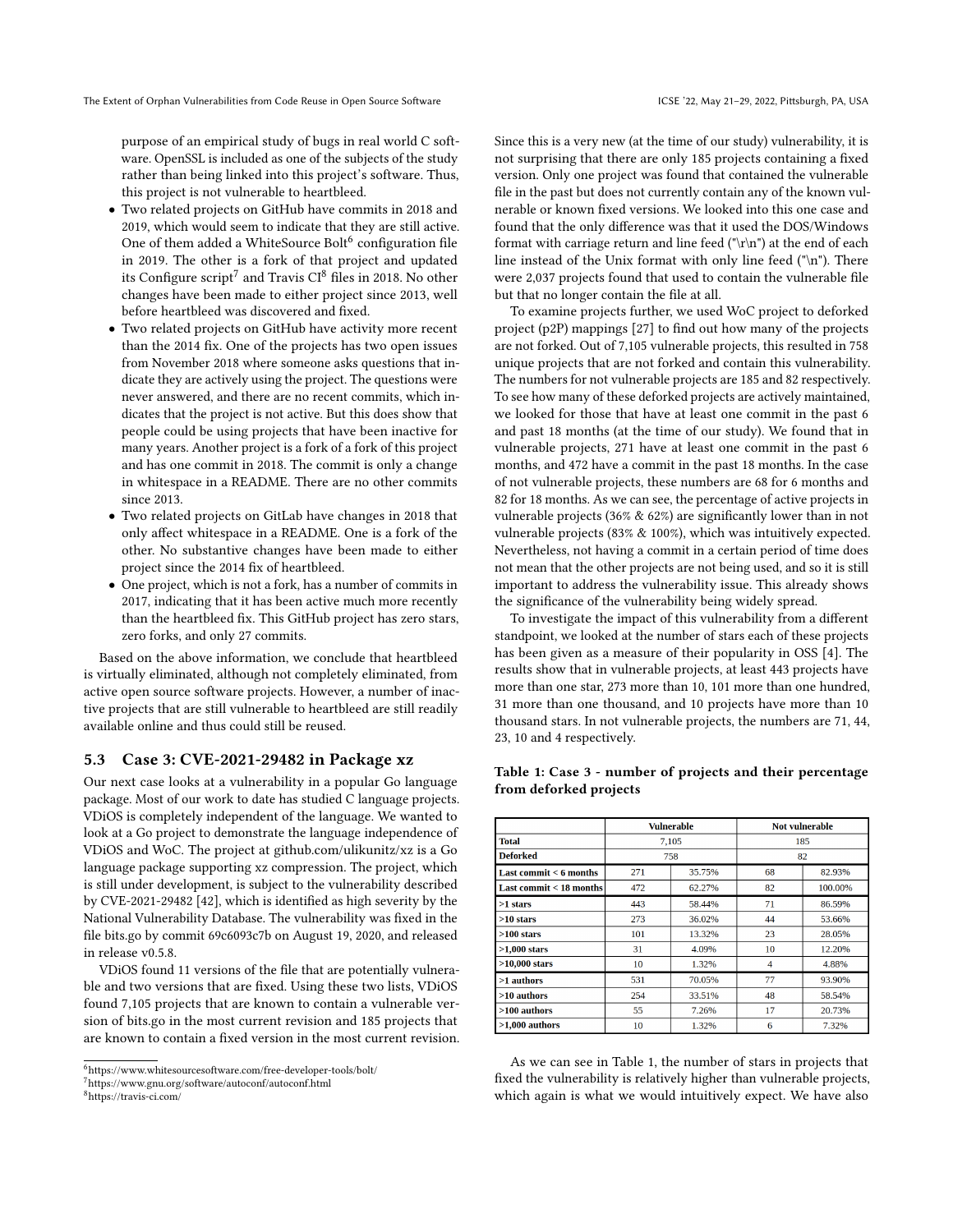looked at the number of contributing authors in each project using WoC project to author mappings (P2A) which maps the deforked projects to aliased author IDs [\[13\]](#page-10-29). Looking at the percentages, it seems that vulnerable projects have relatively fewer developers involved.

## 5.4 Case 4: CVE-2017-12652 in libpng

Libpng [\[35\]](#page-10-30) is a very popular open source graphics library for manipulating PNG (Portable Network Graphics) image files. It is an old library, dating back to 1995, and is still actively maintained. Because of its popularity and its very long history, we expect to find many copies in other open source projects, making it a strong case for our study. The libpng source code [\[44\]](#page-10-31) is hosted on SourceForge [\[37\]](#page-10-32) and mirrored on GitHub [\[16\]](#page-10-33).

Libpng was the first case that we studied. Lessons learned from this case were applied to our study of the other cases. Improvements to VDiOS, as described later in this section, were applied based on those lessons learned.

This case specifically looks at the libpng file pngpread.c. That file is the subject of the vulnerability described by CVE-2017-12652 [\[40\]](#page-10-34), which is labeled as a critical vulnerability in the National Vulnerability Database (NVD) [\[30\]](#page-10-35). The vulnerability was fixed in August of 2017 in release 1.6.32. This fix is in commit 347538e and the blob for pngpread.c at that revision is 45b23a7.

Using WoC's blob to old blob (b2ob) mapping recursively, VDiOS finds 951 old versions of the file pngpread.c. The old versions are the potentially vulnerable versions. Using WoC's old blob to blob (ob2b) mapping, VDiOS finds 964 new versions of that file. The new versions presumably all contain the fix. Next, VDiOS looks at each potentially vulnerable blob and uses WoC's blob to commit mapping to find the commits. Once it has the commits, it uses WoC's commit to project mapping to find all of the projects containing the discovered commits. This gives us a list of all projects that have ever contained one of the potentially vulnerable versions of the file pngpread.c. Finally, VDiOS looks at the head commit of each project to see if it contains a version of the file from the potentially vulnerable list, the presumably fixed list, or neither.

The results are as follows:

- 63,441 projects contain one of the potentially vulnerable blobs in the most current revision, even though it was fixed in the original file more than three years ago.
- 458 projects contain one of the presumably fixed blobs in the most current revision, meaning it used to be vulnerable but now it is no longer vulnerable.
- 20,274 projects do not contain blobs from either of the two previous lists, meaning that the project contained a potentially vulnerable blob in the past, the blob has been modified in the most current version, but we do not know if the modification fixed the vulnerability. We manually inspected the first 10 of those projects and found that two out of the 10 projects still contain the vulnerability. In those two cases, the file was modified, but the specific vulnerability was not fixed. In the remaining eight cases, the vulnerability was fixed.
- 28,376 projects used to contain a vulnerable version of the file, but the file has since been removed.

We see that over sixty thousand projects contain a vulnerable version of the file. We selected a subset of those projects to analyze in more detail. To select the subset, we first selected projects that have a commit within the last 18 months to eliminate long dormant projects. Next, we selected non-forked projects to get a list of independent projects. Finally, when one commit went to multiple projects, we selected the first one that VDiOS found and eliminated the remaining duplicates. This process of elimination leaves us with 1,457 projects. From those 1,457 projects, we randomly selected 88 projects to analyze in more detail. In looking at these projects, we find that they copy the entire contents of libpng, not just selected files.

Our first step is to verify that the 88 projects do indeed contain the vulnerable code. We manually inspected all of the projects and found six false positives. There were four projects that had deleted the vulnerable file and two projects that had fixed the vulnerable file. We removed those six projects from further analysis, leaving 82 projects. We investigated these six cases to understand why VDiOS produced false positives. In all six cases the reason was timing. We ran VDiOS to produce the results in early February 2021 and analyzed the results over the next two months. WoC is continuously updated, but will always be a little bit behind what is live on the source code repository hosting platforms. We ran VDiOS on version S of WoC which was updated in August 2020. We found in those six cases that the vulnerable files had been fixed or removed after the WoC version that VDiOS used to produce the reports and before we verified the results in April 2021. We conclude that VDiOS produced the correct output, but the continuously changing open source projects will be different from our reports to the extent that changes are made after the most recent WoC update. As a result of this discovery, we modified VDiOS to use the APIs of the hosting platforms to get the most current revision of the file. The results presented in this case are based on the original version of VDiOS; this new enhancement to VDiOS is used for the rest of the cases.

For projects hosted on GitHub, we also verified that GitHub's dependabot [\[9\]](#page-10-7) did not find the vulnerability. While dependabot has similar goals to VDiOS in finding vulnerable dependencies in the software supply chain, it uses a very different mechanism. Dependabot requires that a repository define dependencies in a supported package ecosystem while VDiOS looks for file level code duplication. As expected, none of the projects we found with a vulnerable version of libpng were identified by dependabot. Several of the projects had other issues identified by dependabot, but not the libpng issue we are investigating. This shows that dependabot is enabled for these projects. Clearly VDiOS finds different supply chain dependency vulnerabilities than GitHub's dependabot.

Finally, we wanted to find out if the maintainers of the projects that contain known vulnerable files are willing to accept a patch to fix the vulnerability. For the 82 vulnerable projects, we produced a patch and sent a message to the maintainers through a pull request, an issue, or an email. We waited up to two weeks for responses. Seven project maintainers accepted our pull request with the patch. One project maintainer updated to a newer version of libpng because of our contact. Two project maintainers responded and said they would continue using the existing (vulnerable) code. We received no responses about the remaining projects.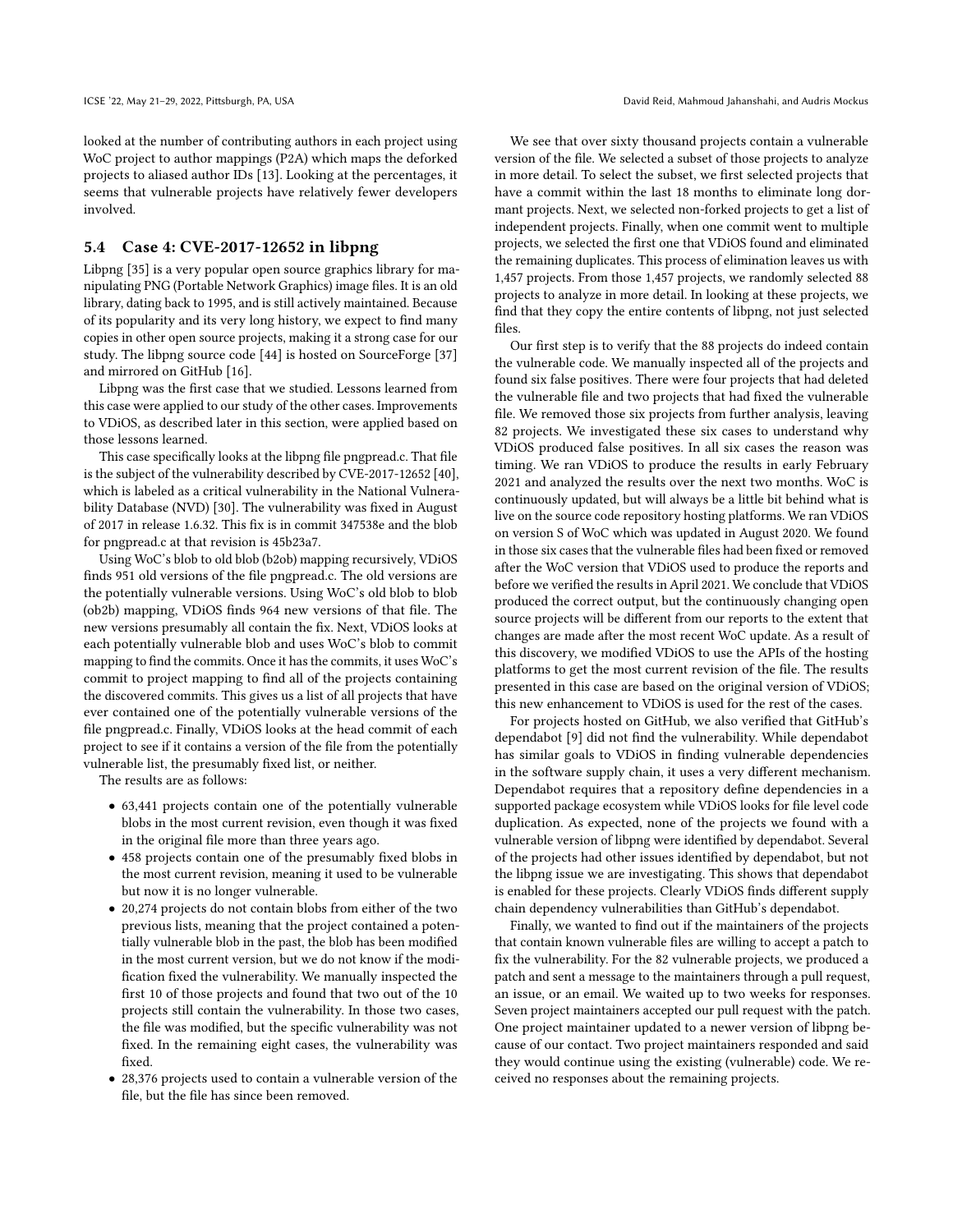The Extent of Orphan Vulnerabilities from Code Reuse in Open Source Software ICSE '22, May 21-29, 2022, Pittsburgh, PA, USA

Aside from what we found through these 82 projects, we wanted to have some overall statistics on activity and popularity measures of vulnerable and not vulnerable projects as we had in previous cases. Following the same procedures, we found that the 63,441 vulnerable projects reduce to 9,680 deforked projects from which 660 have at least one commit in the past 6 months and 2095 in the past 18 months. Other than that, there are at least 25 projects with more than 10 thousand stars and 131 projects with more than 1,000 stars which attest the importance of such vulnerabilities. The detailed numbers are presented in Table [2.](#page-8-2)

<span id="page-8-2"></span>Table 2: Case 4 - number of projects and their percentage from deforked projects

|                          | <b>Vulnerable</b> |        | <b>Not vulnerable</b> |        |
|--------------------------|-------------------|--------|-----------------------|--------|
| <b>Total</b>             | 63,441            |        | 458                   |        |
| Deforked                 | 9,680             |        | 51                    |        |
| Last commit $<$ 6 months | 660               | 6.82%  | 20                    | 39.22% |
| Last commit < 18 months  | 2,095             | 21.64% | 29                    | 56.86% |
| $>1$ stars               | 2.648             | 27.36% | 34                    | 66.67% |
| $>10$ stars              | 1.089             | 11.25% | 24                    | 47.06% |
| $>100$ stars             | 395               | 4.08%  | 15                    | 29.41% |
| $>1,000$ stars           | 131               | 1.35%  | 10                    | 19.61% |
| $>10,000$ stars          | 25                | 0.26%  | $\overline{2}$        | 3.92%  |
| >1 authors               | 4.317             | 44.60% | 45                    | 88.24% |
| $>10$ authors            | 632               | 6.53%  | 27                    | 52.94% |
| $>100$ authors           | 173               | 1.79%  | 11                    | 21.57% |
| $>1.000$ authors         | 44                | 0.45%  | 5                     | 9.80%  |

## <span id="page-8-0"></span>6 DISCUSSION

Our research is motivated by the orphan security vulnerabilities caused by code reuse in open source software. Our primary goal is to better understand orphan security vulnerabilities, and how they may be mitigated. In this work, we explore the scope of the problem on a small sample of vulnerabilities and the willingness of project maintainers to fix issues.

The vast quantity of open source projects distributed over different hosting platforms complicates our task. By exploiting the World of Code infrastructure, we build a tool, VDiOS, that collects code reuse data with the coverage and scale that had previously been impractical. VDiOS is targeting orphan vulnerabilities unlike the National Vulnerability Database that identifies a vulnerability in a single project.

First, using VDiOS, we find a very large number of projects with orphan vulnerabilities based on the four vulnerabilities in our case study. As hypothesized, the probability of an orphan vulnerability is lower for more active projects. Also, supporting Linus's Law [\[33\]](#page-10-5), the probability of an orphan vulnerability is lower for projects with more developers. Orphan vulnerabilities appear to concentrate in inactive or no longer maintained projects, but they are also present in very popular (over 10K stars) and very active projects as well. Orphan vulnerabilities, even if they are in unmaintained or inactive projects, still pose risks. First, a developer might copy code from such projects as, for example, they may have a unique feature that fixed projects lack. Second, code from inactive projects may still be running in existing systems, for example in embedded devices. We, in fact, found a case where someone asked a question about

a project that appeared to be inactive, indicating that they were using it. By looking both at relatively old orphan vulnerabilities and very new orphan vulnerabilities, we observe relatively fewer old orphan vulnerabilities, suggesting that often orphan vulnerabilities are eventually fixed or removed. The time to fix appears to be substantial, providing opportunity for the orphan vulnerability to propagate further. Even very well known and very old vulnerabilities still persist in the orphan form.

Our attempts to gauge willingness of the project maintainers to fix orphan vulnerabilities yielded mixed results, with only a small fraction applying the patch.

Our case study suggests that orphan vulnerabilities are widespread, they take a very long time to be fixed, or they persist. They exist not only in forks or abandoned projects but also in highly active and popular projects as well. Even once an orphan vulnerability is identified and the fix provided to a maintainer, only a small fraction act upon the suggested fix. We conclude that orphan vulnerabilities pose an ongoing problem that needs to be addressed not just by identifying and providing fixes to the projects, but also by providing screening tools to projects reusing source code and by educating the open source development community.

## <span id="page-8-1"></span>7 LIMITATIONS

Our internal validation relates to the way the tool operates and the coverage of WoC data. Specifically, VDiOS looks for exact matches at the file level for the set of code versions between the versions that introduced and fixed the reference code. Code fragments copied from within a file may not be detected. First, this provides only a conservative estimate of vulnerable files, as minor modifications to vulnerable (or fixed) files may not be detected. Second, it is fairly straightforward to enhance VDiOS to look for snippets, patches, or more abstract representations of the vulnerability. It was not a priority for our case study but is important to cast a wider net for capturing more orphan vulnerabilities.

VDiOS takes the revision of a file that fixes a vulnerability and then uses WoC's blob to old blob (b2ob) and old blob to blob (ob2b) mappings recursively to find older and newer revisions of the file. Alternatively, it can use WoC's commit to parent commit (c2pc) and commit to child commit (c2cc) to find older revisions (up to the revision that introduced the vulnerability, if we know that) and newer revisions. The older revisions are likely to contain the vulnerability, and the newer revisions are likely to contain the fix. However, that is not guaranteed to be the case. In extremely rare cases projects revert back to vulnerable code even after fixing it. VDiOS allows a manual inspection and modification of the lists of old and new blobs to see if they are actually vulnerable and fixed respectively before moving on to the next phase. This manual intervention solves the problem, but to scale the solution VDiOS will need to be enhanced.

If a developer copies a file and makes a small change before committing for the first time, VDiOS will not find the match. Adding a new copyright notice, making formatting changes to match a style guide, or changing the CR/LF format at the end of lines are examples of inconsequential changes that would affect the ability to find a match. It will only find the match if the initial commit is identical to the copied file or a previous revision of the copied file. VDiOS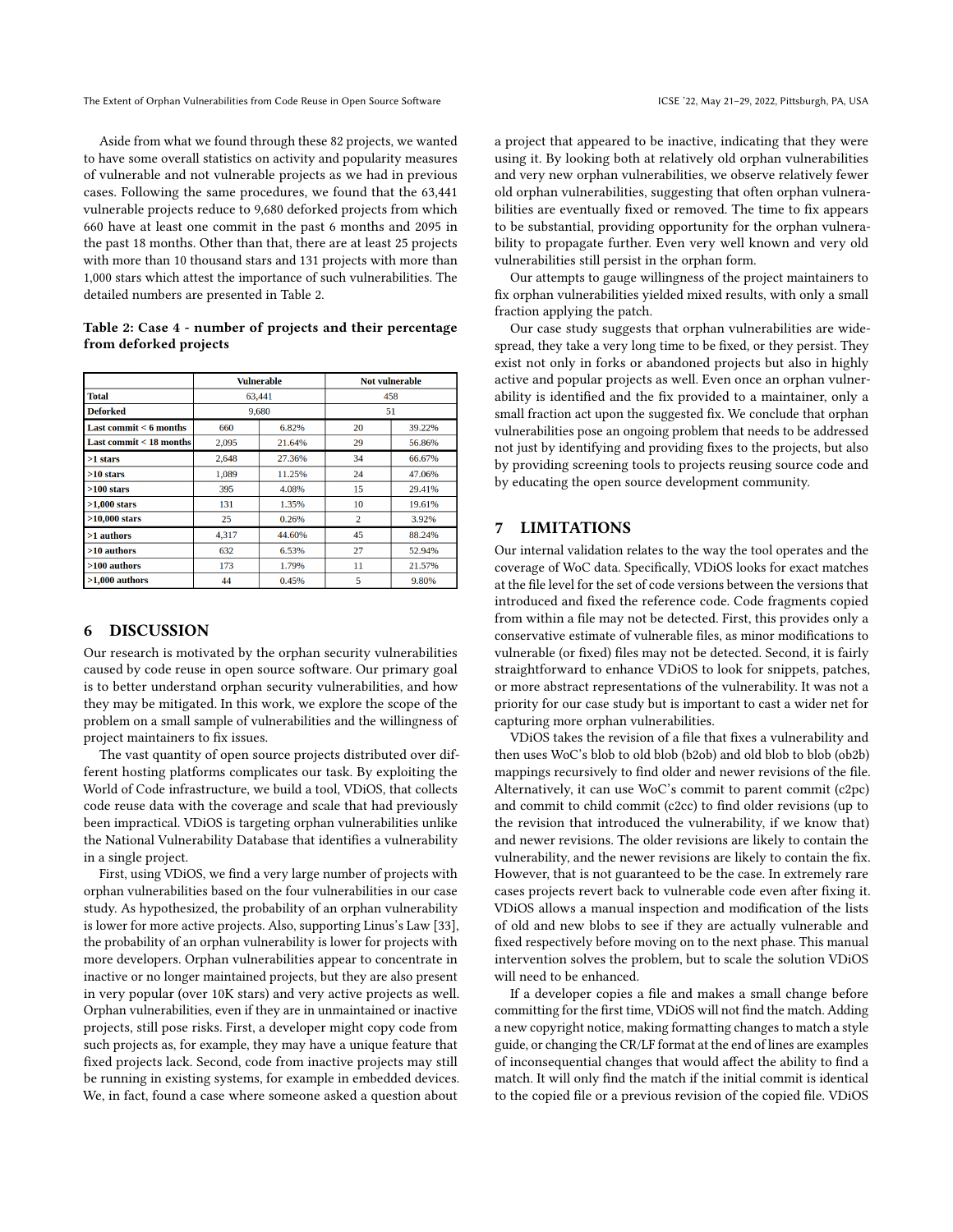ICSE '22, May 21-29, 2022, Pittsburgh, PA, USA David Reid, Mahmoud Jahanshahi, and Audris Mockus

can be enhanced to catch such and other modifications, and it is the subject of future work.

WoC contains a relatively complete collection of open source software, but the collection is not complete, with some projects missing and a several month delay between the versions of WoC when new projects with vulnerabilities may be created. VDiOS will miss any code that is not included in WoC. Only increasing open source coverage for WoC would address this limitation.

It is important to note that some vulnerabilities are never discovered or fixed, or not reported in public vulnerability databases. In all of these cases VDiOS would not help.

Our findings about the scope and age of orphan vulnerabilities is limited by the relatively small sample of vulnerabilities explored. We hope that by highlighting the scope and seriousness of the problem with our case study and by building VDiOS, we will spur improvements to VDiOS and wider studies of vulnerabilities in the future.

## <span id="page-9-0"></span>8 RELATED WORK

Significant amount of research in the area of code reuse is dominated by studies of black-box reuse. Research on white-box code reuse, where code is reused by copying the original code and committing the duplicate code into a new repository, is limited due to the difficulty of searching the entirety of open source software looking for duplicates. Using World of Code (WoC) [\[25\]](#page-10-8) infrastructure opens new research possibilities in the area of white-box code reuse as described in section [2.2.](#page-2-4) We use WoC to find cases of code reuse across open source projects.

Gharehyazie et al. [\[14\]](#page-10-36) looked at the prevalence of cross-project code reuse and report large amounts of code cloned across multiple projects. They find that most cloned code comes from projects in a similar domain. GitHub was the only repository hosting platform that they looked at and Java was the only language. In our work, we look at code in many different languages and from many different repository hosting platforms including GitHub, Bitbucket, SourceForge, GitLab, and more.

Xia et al. [\[47\]](#page-11-1) performed an empirical study to find the proportion of out-of-date third-party code reused by C language OSS projects. Using OpenCCFinder [\[46\]](#page-11-2), which used external code search engines Google code search and SPARS [\[19\]](#page-10-37), they found 123 projects that reused outdated code copied from three original projects. Similar to our findings, they determined that a significant number of OSS projects reused out-of-date code that contain security vulnerabilities. They report that OpenCCFinder only returns "a very small subset" of open source projects. By using our VDiOS tool layered on top of WoC's nearly complete collection of OSS in any language, we are able to find a significantly larger number of projects that reuse vulnerable code.

Decan et al. [\[8\]](#page-10-38), through empirical study using Java projects that use Maven [\[38\]](#page-10-39), show that it is common practice to use third-party software components that have known security vulnerabilities, suggesting that what we found for C and Go languages in whitebox also applies to black-box reuse in Java. Alqahtani et al. [\[1\]](#page-10-40) link the  $NVD<sup>9</sup>$  $NVD<sup>9</sup>$  $NVD<sup>9</sup>$  with Maven to identify known vulnerabilities in Maven projects. We expand on that by including white-box reuse

and by looking at projects in any language that may not use or have management tools like Maven.

Kawamitsu et al. [\[21\]](#page-10-41) studied code reuse across repositories, but only looked at reuse between pairs of repositories rather than across the full spectrum of open source repositories. They introduce a method to detect code reuse across 2 repositories.

Ishio et al. [\[20\]](#page-10-42) proposed a method to find the original version of cloned source code files. Their method finds files that are similar, not just files that are exact copies. We only look for exact copies of any revision of the file. Their method may find additional matches that our method would miss due to minor changes in a cloned file before it is committed the first time. Our method may find matches that theirs miss because we run it over a much larger dataset of code repositories.

Inoue et al. [\[18\]](#page-10-43) use code search engines such as Google Code Search and Koders to find reused code fragments. They present a tool which takes code fragments and finds cloned fragments using the public code search engines. It is unclear what coverage is provided by these third-party tools.

GitHub's dependabot [\[9\]](#page-10-7) creates pull requests for projects that rely on vulnerable libraries but only works for GitHub projects and only when dependencies are defined in a supported package ecosystem. VDiOS, on the other hand, looks for file level code duplication and does not rely on supported package ecosystems. VDiOS also works with projects across all repository hosting platforms, not just GitHub.

SZZ unleashed [\[3\]](#page-10-44) finds information about when bugs were introduced. Currently, VDiOS relies on the user to specify the commit that introduced a vulnerability, but if it is not available, all previous revisions of a file are considered vulnerable. Using SZZ might reduce that set.

#### <span id="page-9-1"></span>9 CONCLUSION

Code reuse through code duplication (white-box reuse) is a common practice in software development. While it has benefits, such as faster development time, lower cost, and improved quality, it also has inherent risks as the reused code may contain security vulnerabilities or other problems. In some cases, those vulnerabilities or bugs may be orphan (known and fixed in other repositories).

In this paper, we describe a case study with four different cases that show the extent of security vulnerabilities in open source software caused by code reuse. We also present a tool, VDiOS, to find file-level code reuse in any language across the entirety of open source software by leveraging the World of Code infrastructure. Using VDiOS, we find very extensive white-box reuse of vulnerable code with a large number of projects that do not appear to fix the upstream vulnerability. These are cases where reused code contains known vulnerabilities or other bugs that persist in open source projects even though they have been fixed in other projects.

Overall, we may conclude that extensive code copying in OSS results in an extensive spread of vulnerable code that may take years to fix and that affects not only inactive, but also highly active and popular projects. We also found that many of the projects may not be willing to patch the vulnerabilities even after being provided a fix.

<span id="page-9-2"></span><sup>9</sup>National Vulnerability Database: https://nvd.nist.gov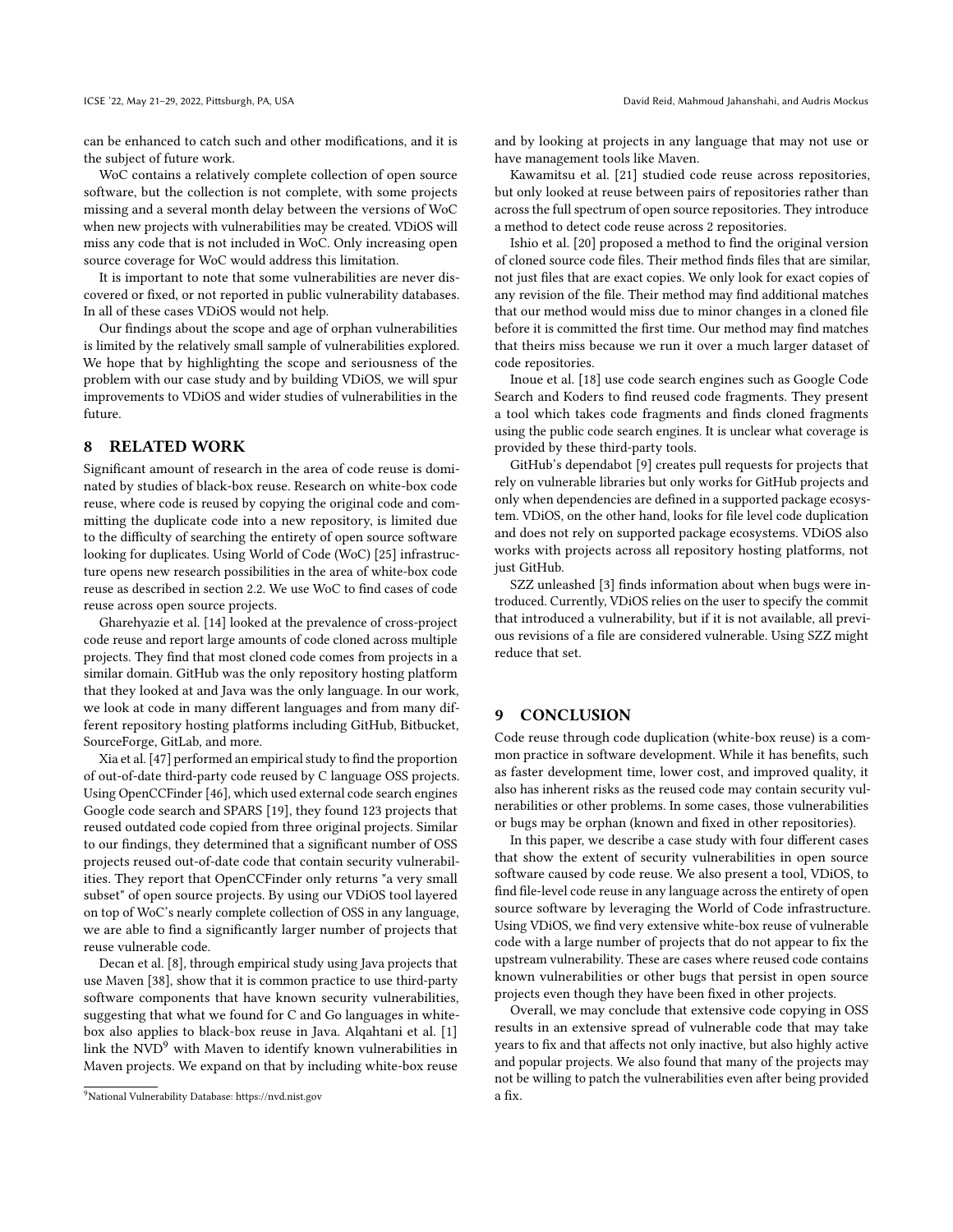The Extent of Orphan Vulnerabilities from Code Reuse in Open Source Software ICSE '22, May 21-29, 2022, Pittsburgh, PA, USA

These findings suggest that addressing unfixed vulnerabilities in OSS requires at least three types of support. On one hand, if a patch is provided, some of the projects are willing to apply it. On the other hand, for projects that do not fix vulnerable code, we need to provide information to potential users of the code that their application still contains unfixed vulnerability. Finally, developers who are contemplating reusing the code in a project that contains unfixed vulnerabilities need to be informed about the risks and provided with suggestions on how to patch or with patches fixing the existing vulnerabilities.

#### ACKNOWLEDGMENTS

This work was partially supported by NSF awards 1633437, 1901102, 1925615, and 2120429.

#### **REFERENCES**

- <span id="page-10-40"></span>[1] Sultan S. Alqahtani, Ellis E. Eghan, and Juergen Rilling. 2016. SV-AF — A Security Vulnerability Analysis Framework. In 2016 IEEE 27th International Symposium on Software Reliability Engineering (ISSRE). 219–229. [https://doi.org/10.1109/ISSRE.](https://doi.org/10.1109/ISSRE.2016.12) [2016.12](https://doi.org/10.1109/ISSRE.2016.12)
- <span id="page-10-14"></span>[2] S. Amreen, A. Karnauch, and A. Mockus. 2019. Developer Reputation Estimator (DRE). In 2019 34th IEEE/ACM International Conference on Automated Software Engineering (ASE). 1082–1085.
- <span id="page-10-44"></span>[3] Markus Borg, Oscar Svensson, Kristian Berg, and Daniel Hansson. 2019. SZZ Unleashed: An Open Implementation of the SZZ Algorithm - Featuring Example Usage in a Study of Just-in-Time Bug Prediction for the Jenkins Project. In Proceedings of the 3rd ACM SIGSOFT International Workshop on Machine Learning Techniques for Software Quality Evaluation (Tallinn, Estonia) (MaLTeSQuE 2019). Association for Computing Machinery, New York, NY, USA, 7–12. [https://doi.](https://doi.org/10.1145/3340482.3342742) [org/10.1145/3340482.3342742](https://doi.org/10.1145/3340482.3342742)
- <span id="page-10-24"></span>[4] Hudson Borges and Marco Tulio Valente. 2018. What's in a github star? understanding repository starring practices in a social coding platform. Journal of Systems and Software 146 (2018), 112–129.
- <span id="page-10-19"></span>[5] Thomas Boutell. 1997. PNG (Portable Network Graphics) Specification Version 1.0. RFC 2083.<https://doi.org/10.17487/RFC2083>
- <span id="page-10-4"></span>[6] Mircea Cadariu, Eric Bouwers, Joost Visser, and Arie van Deursen. 2015. Tracking known security vulnerabilities in proprietary software systems. In 2015 IEEE 22nd International Conference on Software Analysis, Evolution, and Reengineering (SANER). 516–519.<https://doi.org/10.1109/SANER.2015.7081868>
- <span id="page-10-21"></span>[7] Marco Carvalho, Jared DeMott, Richard Ford, and David A. Wheeler. 2014. Heartbleed 101. IEEE Security Privacy 12, 4 (2014), 63–67. [https://doi.org/10.1109/MSP.](https://doi.org/10.1109/MSP.2014.66) [2014.66](https://doi.org/10.1109/MSP.2014.66)
- <span id="page-10-38"></span>Alexandre Decan, Tom Mens, and Eleni Constantinou. 2018. On the Impact of Security Vulnerabilities in the Npm Package Dependency Network. In Proceedings of the 15th International Conference on Mining Software Repositories (Gothenburg, Sweden) (MSR '18). Association for Computing Machinery, New York, NY, USA, 181–191.<https://doi.org/10.1145/3196398.3196401>
- <span id="page-10-7"></span>Dependabot. 2021. Github Dependabot.<https://github.com/dependabot>
- <span id="page-10-27"></span>[10] Zakir Durumeric, Frank Li, James Kasten, Johanna Amann, Jethro Beekman, Mathias Payer, Nicolas Weaver, David Adrian, Vern Paxson, Michael Bailey, and J. Alex Halderman. 2014. The Matter of Heartbleed (IMC '14). Association for Computing Machinery, New York, NY, USA, 475–488. [https://doi.org/10.1145/](https://doi.org/10.1145/2663716.2663755) [2663716.2663755](https://doi.org/10.1145/2663716.2663755)
- <span id="page-10-6"></span>[11] Danilo Favato, Daniel Ishitani, Johnatan Oliveira, and Eduardo Figueiredo. 2019. Linus's Law: More Eyes Fewer Flaws in Open Source Projects. In Proceedings of the XVIII Brazilian Symposium on Software Quality (Fortaleza, Brazil) (SBQS'19). Association for Computing Machinery, New York, NY, USA, 69–78. [https://doi.](https://doi.org/10.1145/3364641.3364650) [org/10.1145/3364641.3364650](https://doi.org/10.1145/3364641.3364650)
- <span id="page-10-1"></span>[12] W.B. Frakes and Kyo Kang. 2005. Software reuse research: status and future. IEEE Transactions on Software Engineering 31, 7 (2005), 529–536. [https://doi.org/10.](https://doi.org/10.1109/TSE.2005.85) [1109/TSE.2005.85](https://doi.org/10.1109/TSE.2005.85)
- <span id="page-10-29"></span>[13] Tanner Fry, Tapajit Dey, Andrey Karnauch, and Audris Mockus. 2020. A dataset and an approach for identity resolution of 38 million author ids extracted from 2b git commits. In Proceedings of the 17th international conference on mining software repositories. 518–522.
- <span id="page-10-36"></span>[14] M. Gharehyazie, B. Ray, and V. Filkov. 2017. Some from Here, Some from There: Cross-Project Code Reuse in GitHub. In 2017 IEEE/ACM 14th International Conference on Mining Software Repositories (MSR). 291–301.
- <span id="page-10-2"></span>[15] Antonios Gkortzis, Daniel Feitosa, and Diomidis Spinellis. 2021. Software reuse cuts both ways: An empirical analysis of its relationship with security vulnerabilities. Journal of Systems and Software 172 (2021), 110653. [https:](https://doi.org/10.1016/j.jss.2020.110653)

[//doi.org/10.1016/j.jss.2020.110653](https://doi.org/10.1016/j.jss.2020.110653)

- <span id="page-10-33"></span>[16] Glenn Randers-Pehrson. 2020. glennrp/libpng . [https://github.com/glennrp/](https://github.com/glennrp/libpng) [libpng](https://github.com/glennrp/libpng)
- <span id="page-10-3"></span>[17] Jaap-Henk Hoepman and Bart Jacobs. 2007. Increased Security through Open Source. Commun. ACM 50, 1 (Jan. 2007), 79–83. [https://doi.org/10.1145/1188913.](https://doi.org/10.1145/1188913.1188921) [1188921](https://doi.org/10.1145/1188913.1188921)
- <span id="page-10-43"></span>[18] K. Inoue, Y. Sasaki, P. Xia, and Y. Manabe. 2012. Where does this code come from and where does it go? — Integrated code history tracker for open source systems. In 2012 34th International Conference on Software Engineering (ICSE). 331–341.
- <span id="page-10-37"></span>[19] K. Inoue, R. Yokomori, T. Yamamoto, M. Matsushita, and S. Kusumoto. 2005. Ranking significance of software components based on use relations. IEEE Transactions on Software Engineering 31, 3 (2005), 213–225. [https://doi.org/10.](https://doi.org/10.1109/TSE.2005.38) [1109/TSE.2005.38](https://doi.org/10.1109/TSE.2005.38)
- <span id="page-10-42"></span>[20] T. Ishio, Y. Sakaguchi, K. Ito, and K. Inoue. 2017. Source File Set Search for Clone-and-Own Reuse Analysis. In 2017 IEEE/ACM 14th International Conference on Mining Software Repositories (MSR). 257–268.
- <span id="page-10-41"></span>[21] N. Kawamitsu, T. Ishio, T. Kanda, R. G. Kula, C. De Roover, and K. Inoue. 2014. Identifying Source Code Reuse across Repositories Using LCS-Based Source Code Similarity. In 2014 IEEE 14th International Working Conference on Source Code Analysis and Manipulation. 305–314.
- <span id="page-10-13"></span>[22] Charles W. Krueger. 1992. Software Reuse. ACM Comput. Surv. 24, 2 (June 1992), 131–183.<https://doi.org/10.1145/130844.130856>
- <span id="page-10-11"></span>[23] Nir Kshetri and Jeffrey Voas. 2019. Supply Chain Trust. IT Professional 21, 2 (2019), 6–10.<https://doi.org/10.1109/MITP.2019.2895423>
- <span id="page-10-15"></span>[24] Elena Lyulina and Mahmoud Jahanshahi. 2021. Building the Collaboration Graph of Open-Source Software Ecosystem. In 2021 IEEE/ACM 18th International Conference on Mining Software Repositories (MSR). 618–620. [https://doi.org/10.](https://doi.org/10.1109/MSR52588.2021.00086) [1109/MSR52588.2021.00086](https://doi.org/10.1109/MSR52588.2021.00086)
- <span id="page-10-8"></span>[25] Y. Ma, C. Bogart, S. Amreen, R. Zaretzki, and A. Mockus. 2019. World of Code: An Infrastructure for Mining the Universe of Open Source VCS Data. In 2019 IEEE/ACM 16th International Conference on Mining Software Repositories (MSR). 143–154.
- <span id="page-10-18"></span>[26] Yuxing Ma, Tapajit Dey, Chris Bogart, Sadika Amreen, Marat Valiev, Adam Tutko, David Kennard, Russell Zaretzki, and Audris Mockus. 2021. World of code: enabling a research workflow for mining and analyzing the universe of open source VCS data. Empirical Software Engineering 26 (2021). [https://doi.org/10.](https://doi.org/10.1007/s10664-020-09905-9) [1007/s10664-020-09905-9](https://doi.org/10.1007/s10664-020-09905-9)
- <span id="page-10-16"></span>[27] Audris Mockus, Diomidis Spinellis, Zoe Kotti, and Gabriel John Dusing. 2020. A complete set of related git repositories identified via community detection approaches based on shared commits. In Proceedings of the 17th International Conference on Mining Software Repositories. 513–517.
- <span id="page-10-12"></span>[28] Paul Myerson. 2017. Can't Turn Back Time: Cybersecurity Must Be Dealt With. [https://www.industryweek.com/supply-chain/article/22006116/cant-turn](https://www.industryweek.com/supply-chain/article/22006116/cant-turn-back-time-cybersecurity-must-be-dealt-with)[back-time-cybersecurity-must-be-dealt-with](https://www.industryweek.com/supply-chain/article/22006116/cant-turn-back-time-cybersecurity-must-be-dealt-with)
- <span id="page-10-0"></span>[29] Frank Nagle. 2019. Open Source Software and Firm Productivity. Management Science 65, 3 (2019), 1191–1215.<https://doi.org/10.1287/mnsc.2017.2977>
- <span id="page-10-35"></span>[30] National Institute of Standards and Technology. 2021. National Vulnerability Database.<http://nvd.nist.gov>
- <span id="page-10-23"></span>[31] OpenSSL. 2021. News/Vulnerabilities. [https://www.openssl.org/news/](https://www.openssl.org/news/vulnerabilities.html) [vulnerabilities.html](https://www.openssl.org/news/vulnerabilities.html)
- <span id="page-10-10"></span>[32] OWASP. 2017. The Open Web Application Security Project OWASP Top 10. [https:](https://owasp.org/www-project-top-ten) [//owasp.org/www-project-top-ten](https://owasp.org/www-project-top-ten)
- <span id="page-10-5"></span>[33] Eric Raymond. 1999. The cathedral and the bazaar. Knowledge, Technology and Policy 12 (1999), 23–49.<https://doi.org/10.1007/s12130-999-1026-0>
- <span id="page-10-20"></span>[34] Eric Rescorla. 2018. The Transport Layer Security (TLS) Protocol Version 1.3. RFC 8446.<https://doi.org/10.17487/RFC8446>
- <span id="page-10-30"></span>[35] Greg Roelofs. 2006. libpng.org. Retrieved August 4, 2020 from [http://www.libpng.](http://www.libpng.org) [org](http://www.libpng.org)
- <span id="page-10-9"></span>[36] Crowe S, Cresswell K, Robertson A, Huby G, Avery A, and Sheikh A. 2011. The case study approach. BMC Medical Research Methodology (2011). [https:](https://doi.org/10.1186/1471-2288-11-100) [//doi.org/10.1186/1471-2288-11-100](https://doi.org/10.1186/1471-2288-11-100)
- <span id="page-10-32"></span>Slashdot Media. 2020. SourceForge.<https://sourceforge.net>
- <span id="page-10-39"></span>[38] The Apache Software Foundation. 2021. Apache Maven Project. [https://maven.](https://maven.apache.org/) [apache.org/](https://maven.apache.org/)
- <span id="page-10-25"></span>[39] The MITRE Corporation. 2014. CVE-2014-0160. [https://cve.mitre.org/cgi-bin/](https://cve.mitre.org/cgi-bin/cvename.cgi?name=CVE-2014-0160) [cvename.cgi?name=CVE-2014-0160](https://cve.mitre.org/cgi-bin/cvename.cgi?name=CVE-2014-0160)
- <span id="page-10-34"></span>[40] The MITRE Corporation. 2017. CVE-2017-12652. [https://cve.mitre.org/cgi-bin/](https://cve.mitre.org/cgi-bin/cvename.cgi?name=CVE-2017-12652) [cvename.cgi?name=CVE-2017-12652](https://cve.mitre.org/cgi-bin/cvename.cgi?name=CVE-2017-12652)
- <span id="page-10-17"></span>[41] The MITRE Corporation. 2021. Common Vulnerabilities and Exposures (CVE). <https://cve.mitre.org/>
- <span id="page-10-28"></span>[42] The MITRE Corporation. 2021. CVE-2021-29482. [https://cve.mitre.org/cgi-bin/](https://cve.mitre.org/cgi-bin/cvename.cgi?name=CVE-2021-29482) [cvename.cgi?name=CVE-2021-29482](https://cve.mitre.org/cgi-bin/cvename.cgi?name=CVE-2021-29482)
- <span id="page-10-22"></span>[43] The MITRE Corporation. 2021. CVE-2021-3449. [https://cve.mitre.org/cgi-bin/](https://cve.mitre.org/cgi-bin/cvename.cgi?name=CVE-2021-3449) [cvename.cgi?name=CVE-2021-3449](https://cve.mitre.org/cgi-bin/cvename.cgi?name=CVE-2021-3449)
- <span id="page-10-31"></span>[44] Cosmin Truta and Glenn Randers-Pehrson. 2020. LIBPNG: PNG reference library. <https://sourceforge.net/projects/libpng>
- <span id="page-10-26"></span>[45] Jun Wang, Mingyi Zhao, Qiang Zeng, Dinghao Wu, and Peng Liu. 2015. Risk Assessment of Buffer "Heartbleed" Over-Read Vulnerabilities. In 2015 45th Annual